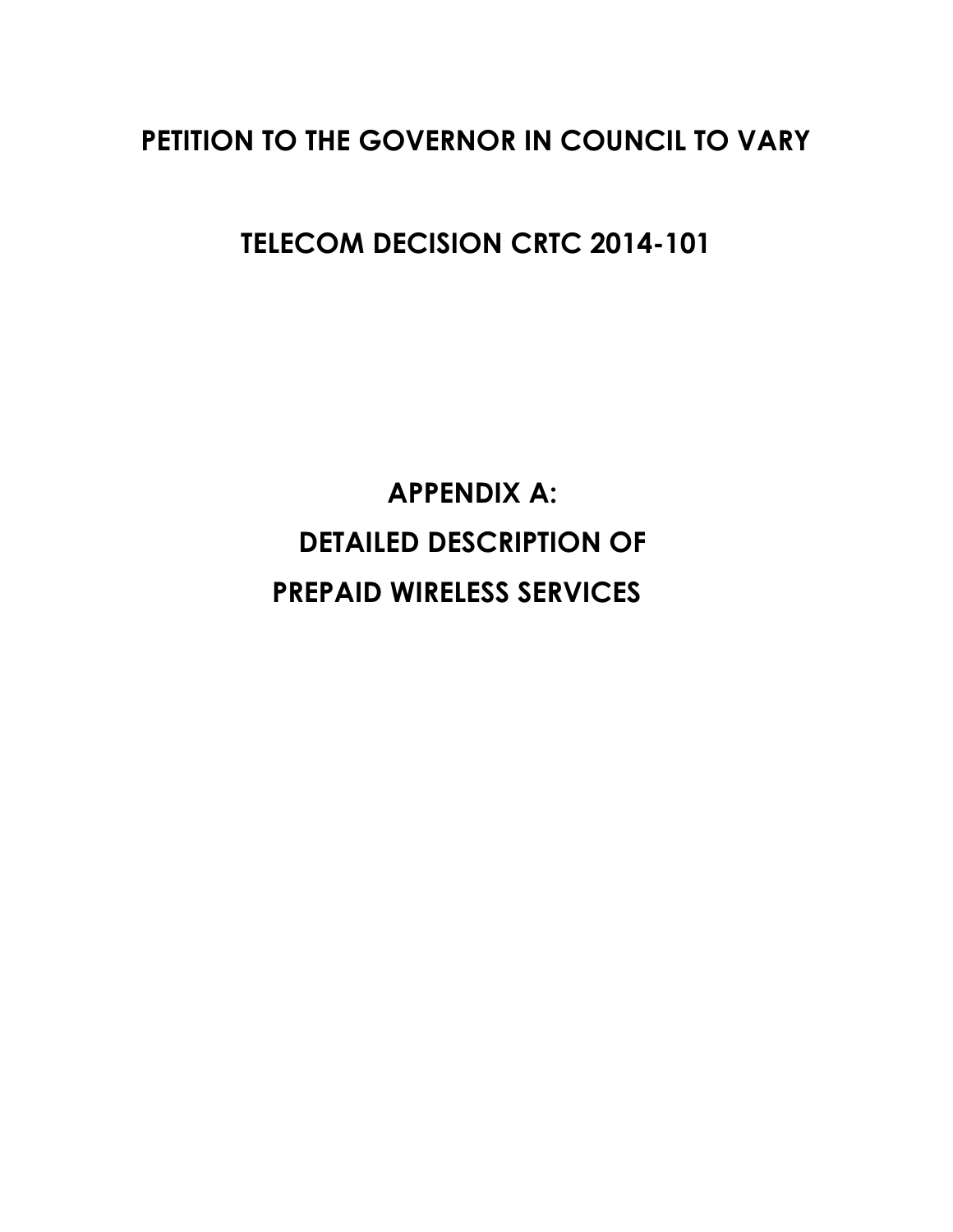# **Prepaid wireless services**

- 1. Wireless services are provided by wireless services providers ("WSPs") and enable users to communicate with others via mobile devices such as cellphones, smartphones and tablets. Services include voice calls; text messaging; video messaging; web browsing; downloading or using games and apps; downloading music, ringtones, wallpapers, illustrations, etc..
- 2. The majority of wireless consumers (upwards of 80%) sign multi-year contracts with their WSPs. Under these contracts, these so-called post-paid customers use services and, every month, receive bills that list charges for the volume of services used during the previous month.
- 3. Prepaid wireless services offer an alternative to this arrangement. Instead of signing a long-term contract and paying after-the-fact, customers pay certain sums in advance in order to use wireless services. These customers can end their usage of the services at will.
- 4. The advertised cost for prepaid wireless services is as little as \$10 per month. Prepaid wireless services can be purchased with cash. This makes prepaid wireless services the only option available for persons who do not qualify for a credit card or have no bank account.
- 5. For this reason, consumers of prepaid wireless services skew heavily towards the vulnerable and disadvantaged, including pensioners, minimum-wage workers, youth, the unemployed, individuals on income support, and newcomers to Canada.
- 6. In general, WSPs offer prepaid wireless services under two distinct business models: a time-plususage model (often referred to as a monthly plan) and a pay-per-use model. When consumers first establish an agreement with a wireless service provider, they choose one of these two business models as the overarching agreement for their prepaid wireless services.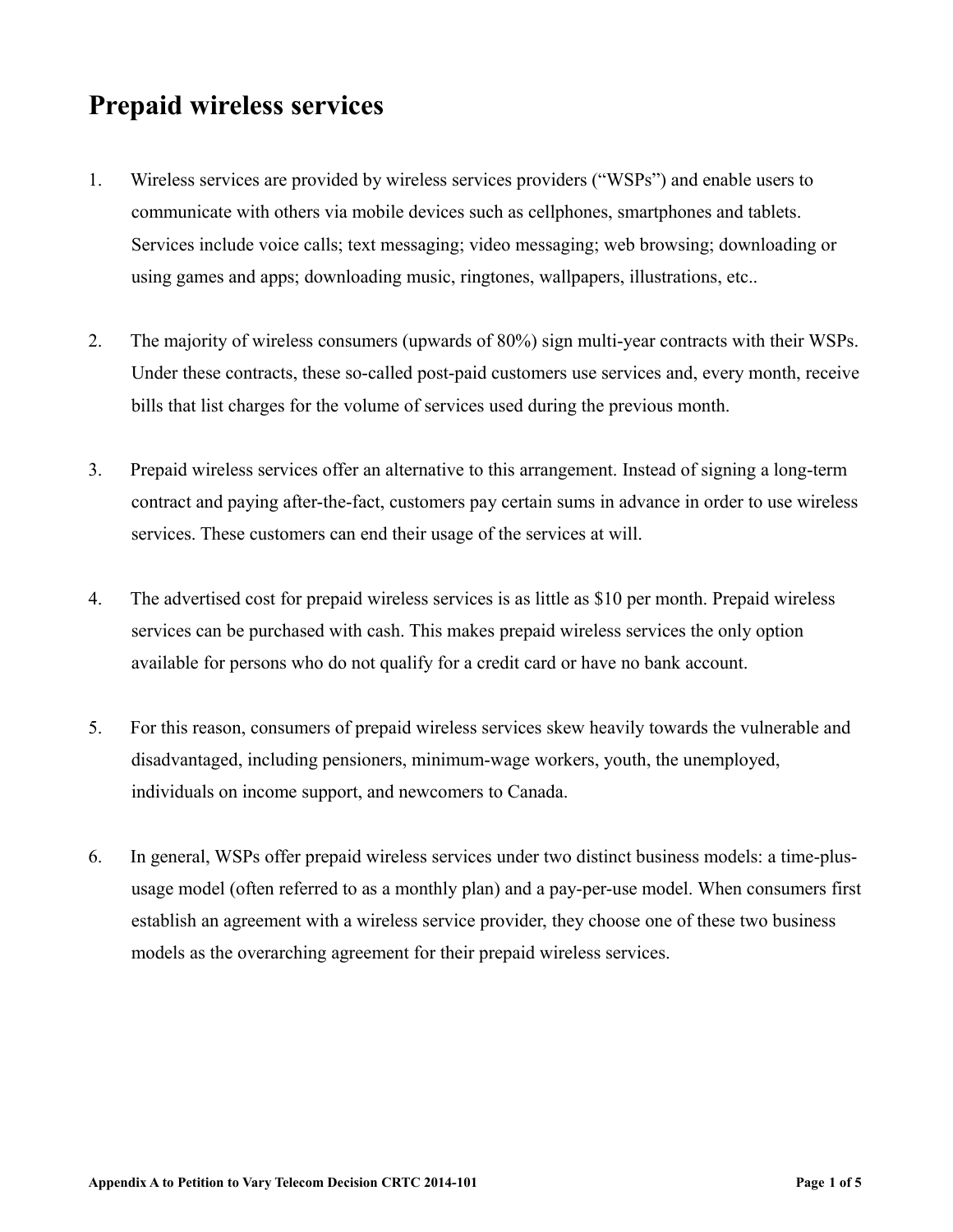## **Time-plus-usage business model (or monthly plan)**

- 7. Under this business model, access to the system is presented as a commodity in and of itself. In this business model, the WSP offers to allow consumers a specified period of time to make unlimited or limited use of specified services. The consumer understands and agrees to hand over consideration for this specific commodity, ie "access to the system for a specified time to use a package of defined services".
- 8. For example, the offer for Virgin Mobile Canada's premium Talk and Text plan is that consumers pay \$35 in exchange for 150 "anytime" minutes, unlimited calls on evenings and weekends, unlimited incoming calls, and unlimited Canada and USA texts.
- 9. There is a straightforward agreement here that the entire amount paid is consideration for this access. The consumer agrees that for every month that she purchases this plan, the \$35 is handed over to and becomes the property of the service provider in exchange for the services available to her during the access period.
- 10. Furthermore, with a time-plus-usage business model, calls and texts and any other service provided within the usage limit are not treated as if paid for individually.
- 11. With a time-plus-usage business model, customers who have reached their usage limits have to purchase extra usage on a pay-per-use basis. Some providers offer extra services as packages on a time-plus-usage model. In both cases, the prepaid time-plus-usage customer would be able to purchase the extra usage only if she were to put extra funds into her prepaid wireless account (above and beyond the consideration for the monthly plan).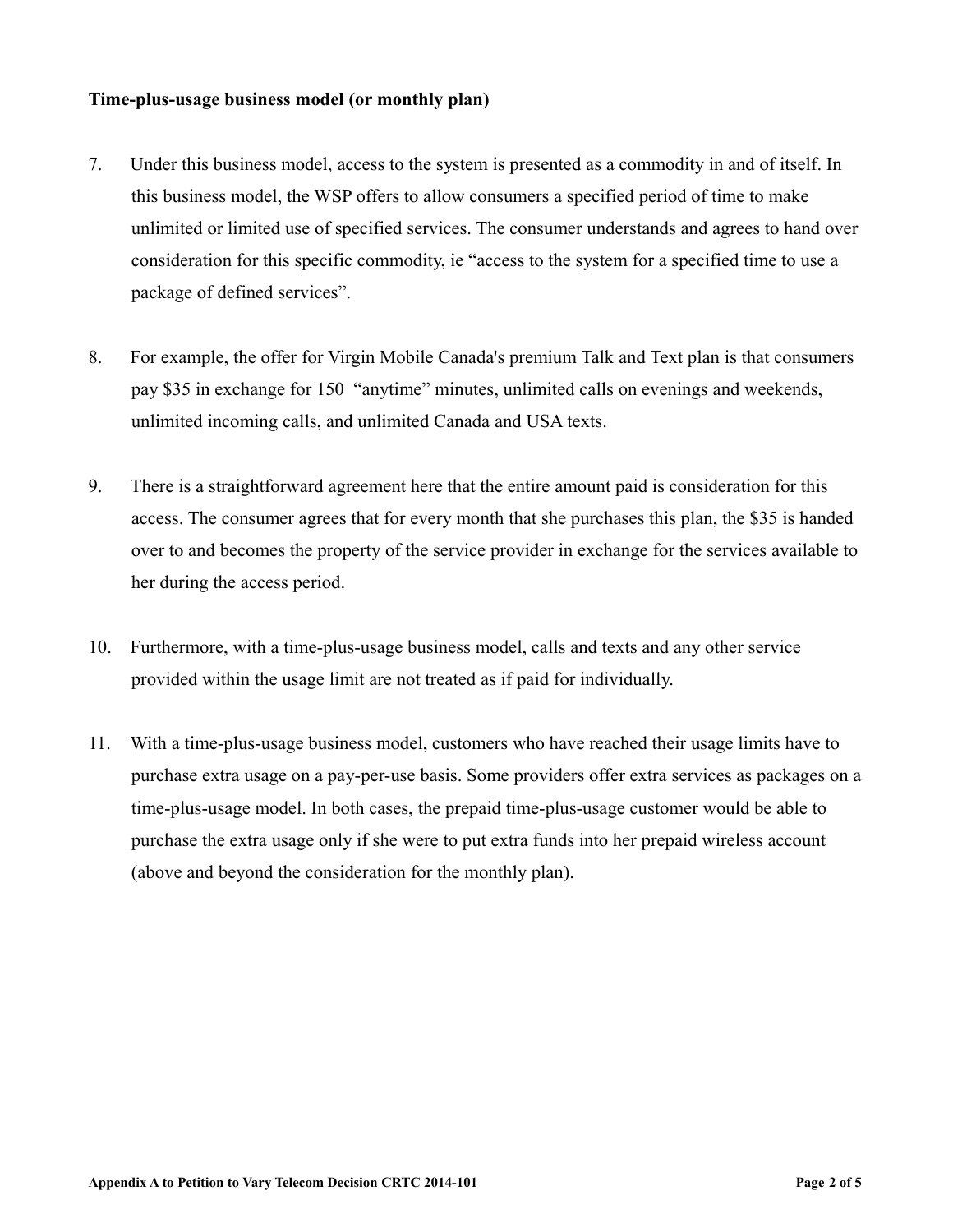### **Pay-per-use business model**

- 12. Alternatively, the provision of access can be treated as a cost of doing business. In this business model, apart from the charge to cover 911 services, there is no express monthly fee to access the system; instead, the cost of providing access is factored into the price of the goods and services offered. This is clearly what is done with pay-per-use services, whether offered to pay-per-use customers or to time-plus-usage customers who exceed the usage on their monthly plans.
- 13. In Virgin Mobile Canada's "pay-by-the-minute" offering, for example, the charge is 35 cents per minute. The cost of accessing the system is obviously priced into the cost of each minute. To understand that this is so, contrast the 35-cent pay-by-the-minute cost with the per minute cost of Virgin's Talk and Text time-plus-usage plan, referenced above. The cost per minute on this plan would be about a hundreth of a cent, once the unlimited evening and weekend usage and the unlimited incoming calls are factored in.
- 14. With an overarching pay-per-use agreement, while consumers are required to buy a so-called "top-up" that may cost \$15, for example, every month to keep their account active, they do not view this as "spending" this sum (that final point when the goods or services have been acquired and the consideration passes completely to the service provider). In a pay-per-use business model, the \$15 top-up is added to the consumer's account balance and the funds are hers until she uses it to acquire goods and services from her provider.<sup>[1](#page-3-0)</sup>
- 15. Why does the consumer have this impression? It's because this is how the industry presents this business model to consumers. For example, Virgin Mobile Canada states in its promotional materials: "Topping up is how you add cash to your Virgin Mobile prepaid account. When you have a prepaid phone, use your cash to make phone calls, buy ringtones, send text messages, download games... it's up to you."

<span id="page-3-0"></span><sup>1</sup> Conversely, accounting practices require the wireless service provider to record funds prepaid by consumers into prepaid wireless accounts as a liability; it is only when services have been used or goods have been acquired using these funds that the wireless service provider can then record the relevant amount as income.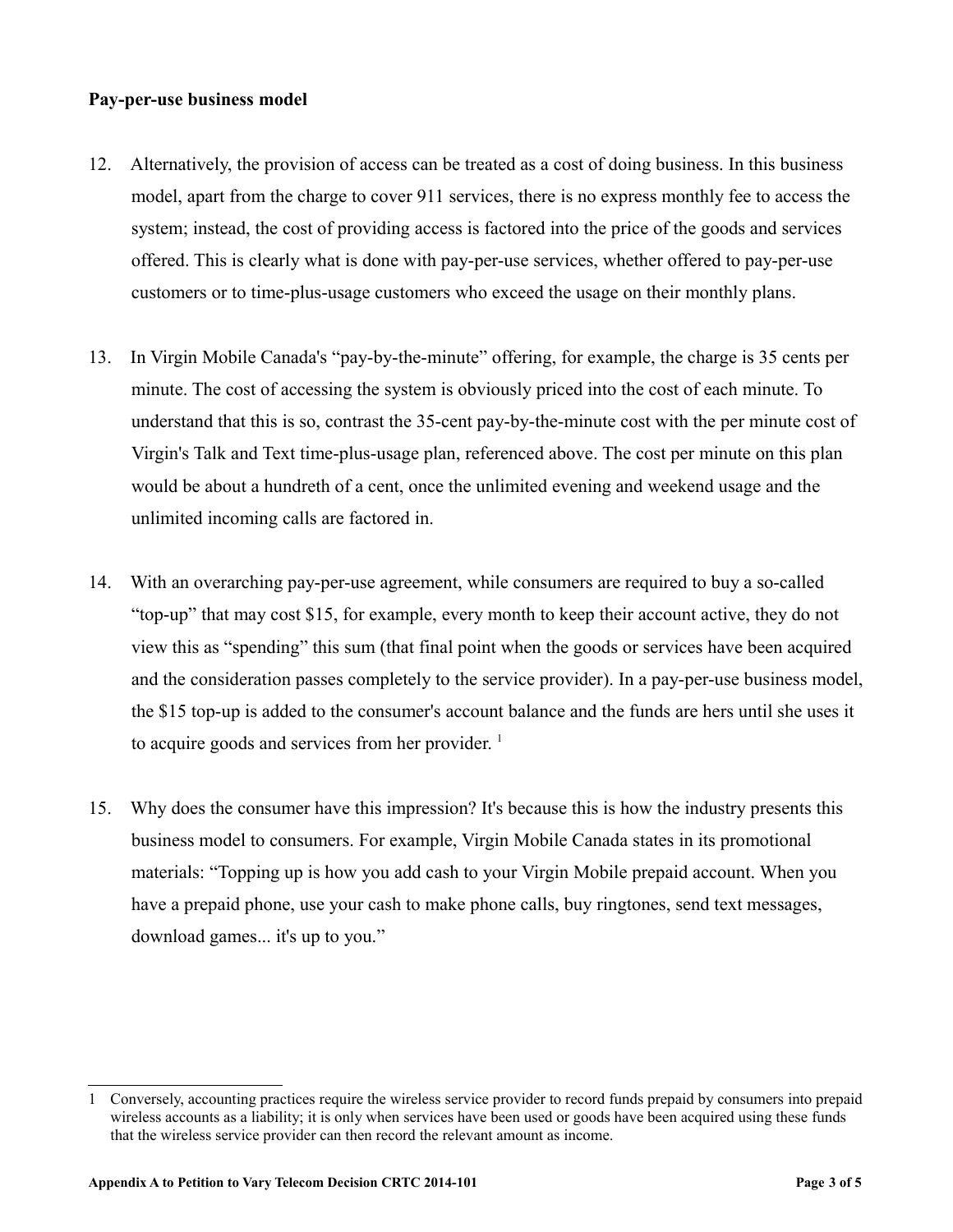- 16. With the pay-per-use plans, each use of the service is billed individually. Each call is treated as a distinct purchase of voice services; each text sent or received is a unique transaction; each ringtone donwloaded is a separate purchase. The balance in the customer's account is reduced by the value of each transaction.
- 17. With the pay-per-use business model, the consumer's understanding of offer, acceptance and consideration is clear. The consumer pays the full amount upfront in order to later select and acquire goods and services from among a variety of goods and services provided by the WSP.

### **Top-up agreements and prepaid wireless account balances**

- 18. The following quote bears repeating: "Topping up is how you add cash to your Virgin Mobile prepaid account. When you have a prepaid phone, use your cash to make phone calls, buy ringtones, send text messages, download games... it's up to you."
- 19. As seen in the quote from Virgin Mobile Canada (which reflects the industry-wide standard), topups are not in themselves offerings for any specific service. They are a means by which consumers add funds to their account so that they can acquire goods and services from the WSP.
- 20. Each top-up creates a new agreement that the amount purchased will constitute a credit (also referred to as a cash balance or cash equivalent) that is registered on the account of the prepaid wireless customer. This balance can be used immediately or at some later time to purchase goods and services, such as ringtones, wallpapers, games, apps, voice calls, text messaging, video messaging, etc.
- 21. In the case of customers on a monthly plan, the top-up pays for the plan. Again, however, if extra funds are added, above and beyond the payment for the monthly plan, this balance can be used by the consumer on a pay-per-use basis to select from a variety of goods and services, additional to those included in the monthly package.
- 22. In the case of pay-per-use customers, except perhaps for deductions for a 911 fee, all of the balance is for use to select goods and services from among the variety of goods and services offered by the wireless service provider.